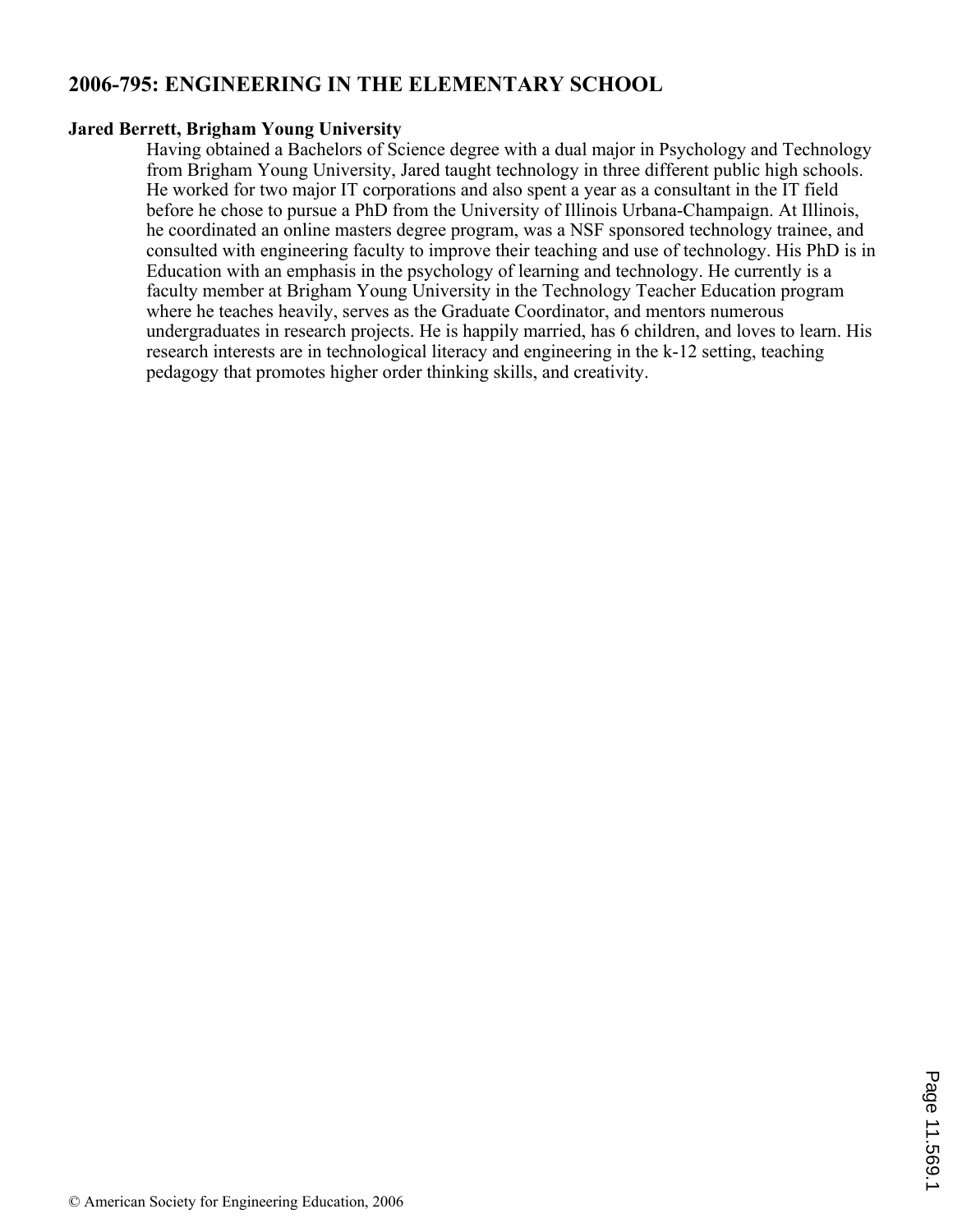## ENGINEERING and Technology IN THE ELEMENTARY SCHOOL

#### Introduction

 Current trends and future projections of engineering in the United States indicate a need to better inform, teach, recruit and prepare our youth for the technological age in which we live. In the book Technically Speaking, Why all Americans need to know more about technology, the first recommendation made by the National Academy of Engineering and National Research Council was to further "encourage the integration and increased study of technology in the K-12 content, standards, curricula, instructional materials, and assessments" (2002, p. 105). The Academy also recently published, Educating the Engineer of 2020, which includes recommendations of "supporting efforts to improve math, science, and engineering education at the K-12 level" and "promoting public understanding of engineering and technological literacy" (National Academy of Engineering, 2005, p. 57)

Few states in America require engineering and technology competencies in their state curriculum, and even fewer require any such experiences at the elementary school. In the State of Utah, we have technology and engineering curriculum mandated by the Utah State Board of Education at the  $7<sup>th</sup> - 9<sup>th</sup>$  grade levels, but there are no structured efforts to introduce elementary children beyond "science". At Brigham Young University, the faculty in Technology Teacher Education are dedicated to addressing these issues. Housed in a college of engineering and technology, our program introduces prospective technology education teachers to "real world" teaching in the classroom and hopes to expand technology and engineering in the K-12 curriculum. In order to accomplish this goal, we begin our students teaching in elementary schools, then middle schools, junior highs and finally high schools during their respective years in the program. This paper describes three years of experience in working with 6th grade students in Canyon Crest Elementary School, where our pre-service technology teachers partnered with, developed, and taught integrated technology and engineering units of instruction. We hope that by sharing our action research efforts that we might excite others about the vision and importance of integrating activities in the public schools that promote technological literacy and interest in engineering.

#### Year 1 – Computer engineering? – More Like Multimedia Design

Determined that engineering and technology would be valuable to an elementary curriculum, in 2003 I set out to find a school that I could partner with. I was turned down by two schools before I found a Principal that was interested. As the Principal of Canyon Crest Elementary School and I began to discuss what it was I wanted, I naturally turned to defining technology and engineering. He listened politely, but suggested that their new iMac computer lab would be a great place to focus. Before accepting the role of teaching computers and information technologies, I made one more plug to teach other technical systems like manufacturing, transportation, construction, and design. I knew that a former teacher had used four modular "Engineering and Technology Curriculum" boxes on wheels to teach a more broad view of technology. I thought it would be a good idea to start with these boxes, but with further discussion it was obvious that the Principal felt it would be best to teach the children how to make multimedia presentations. This is a common challenge for those doing engineering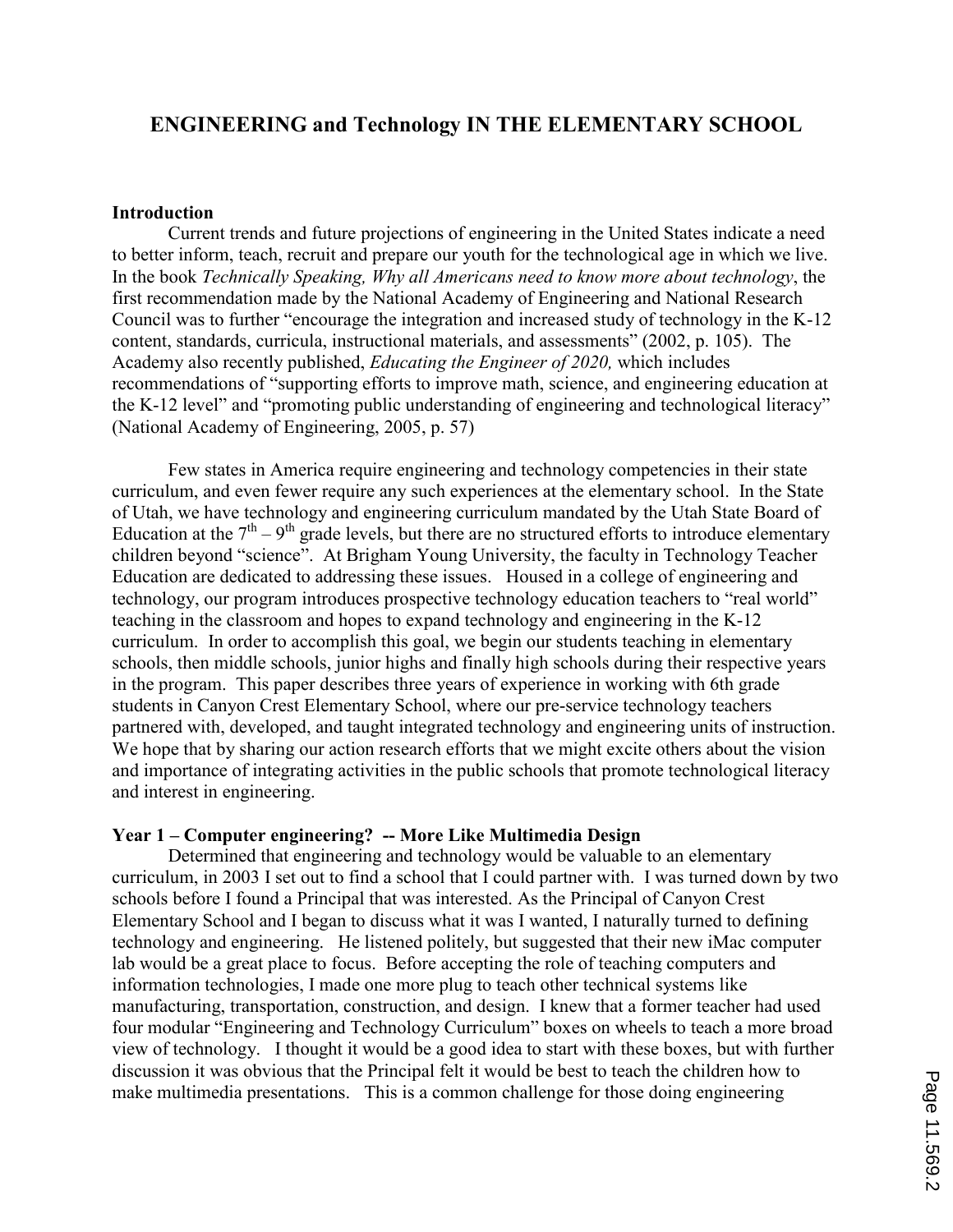outreach or technology education in the K-12 schools. When you approach people and tell them you would like to help infuse technology in the classroom, they immediately think of information technology (Dugger & Rose, 2002).

Even though we agreed to teach multimedia, I wanted to explore what kinds of activities were in the curriculum boxes. We took an extra field trip to the school to investigate them and found they had been sitting untouched for several years in a closet. The boxes were organized in themes of Engineering, Transportation, and Research and were targeted to teach a different technological system (Transportation, Communication, Power and Energy, Engineering.) The BYU students were surprised generally at the amount of information and activities packed into these carts. They liked the fact that they could be moved from one classroom to the next and liked the structure of the lessons around themes. The students also liked the fact that the activities were manipulative and hands on. The only concern they had was that no one was using them, and it seemed that they might be difficult to keep organized if young children were given free access to them.

 After evaluating the modular technology curriculum, the students went into the iMac lab to determine what resources were available to help us meet our goals and objectives of teaching multimedia design. A lesson plan was developed as a class the next day and BYU students spent two additional classes preparing to teach. Since there was only time for one day of teaching in the elementary school, half of the BYU students became experts in PowerPoint, and the other half became experts in iMovie. Teaching pairs were created with each person having a different expertise. These pairs were assigned to make sure they were comfortable and competent in teaching the curriculum to each other before they taught it to the elementary students. Students taught the children to capture and edit video and place it in a powerpoint in just two days with 50 minutes per visit (See Figure 1).

 Though I would recommend more time for teaching, this first year's activity was a great success. There were a total of 22 students from the 6th grade and 20 BYU students – all of whom benefited. As the 6th graders left they kept asking if they could save the presentations to show their friends later. Smiles were on their faces, and excitement was in the air. As for the BYU students, here are a few of their comments:



Figure 1: Year 1 Multimedia design

STU 1- My favorite part of the whole trip was seeing the kids faces light up when they understood how to insert a title, or how to make a movie.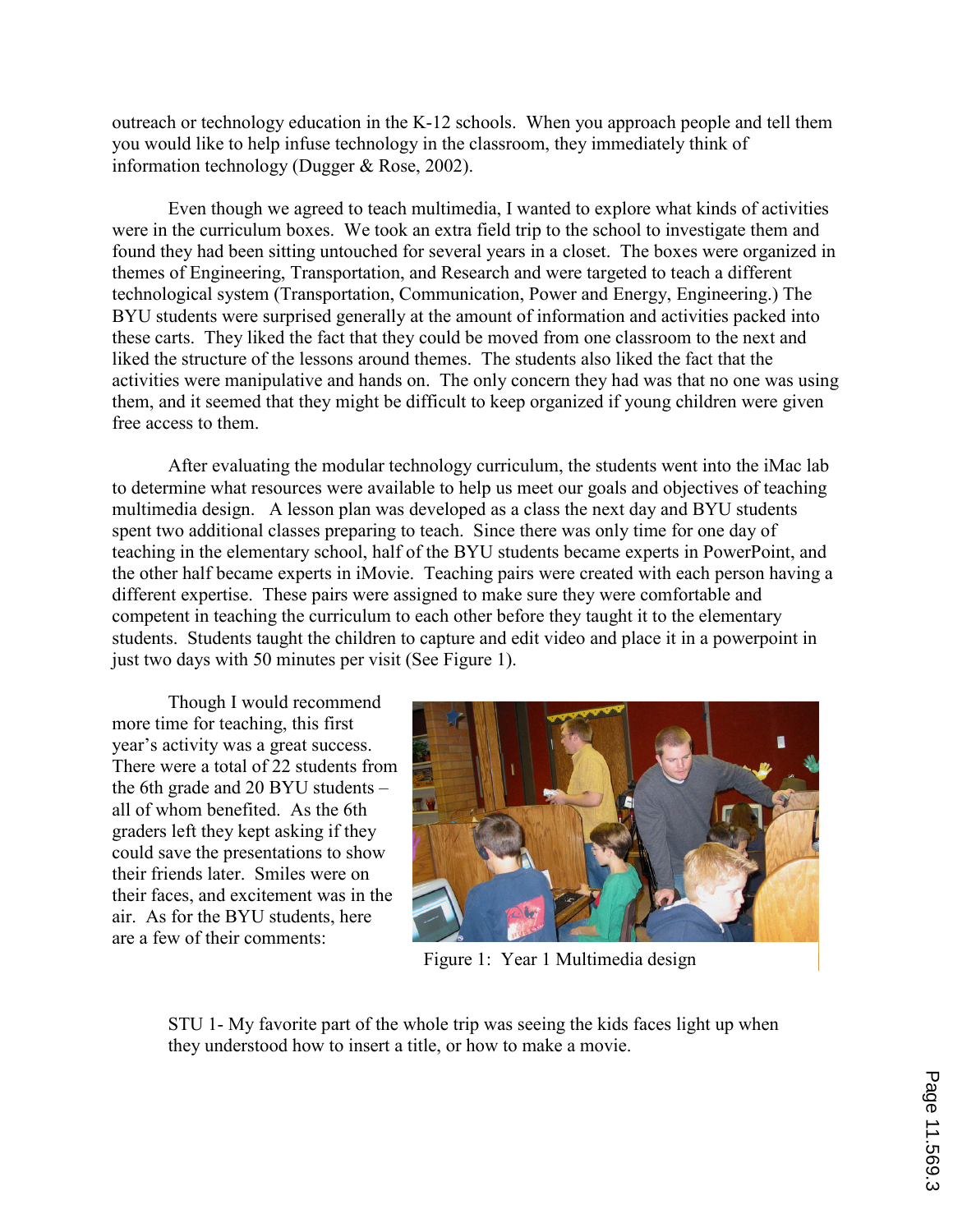STU 2 - When we went to the elementary school to teach the 6th graders, I had no idea what intelligence level the kids would be at. I had envisioned what I was like as a sixth grader, barely knowing what a computer was, let alone how to use one. Instead I found that the kids were extremely quick to catch on to what we were teaching. They were excited to learn all they could and explore even more ways to do things when we taught them. After a few minutes of instructions, about half the kids were turned loose to use the programs on their own. I was really surprised at how well they were able to operate everything quickly and confidently.

 As I reflected on the experience I felt it was rewarding to see both college students and 6th grade children engaged in the teaching and learning process. All involved increased in their understanding of information technology and multimedia design, but I looked forward to the next opportunity to bring a more traditional engineering perspective to the classroom. I wanted my students to bring something to Canyon Crest Elementary that they could not do on their own concerning technology and engineering.

## Year 2 – Mars Rover Engineering

 The next year rolled around and I began teaching my introductory technology teaching class once again. I had written a mini curriculum grant to acquire a Lego MindStorm kit for the year and had begun toying with the idea of having my class teach something to do with engineering robotics. When I contacted Canyon Crest Elementary, they enjoyed the previous year so much that they said they would love to have us back, but couldn't bear to have any of their 6th grader's miss out this time. (Instead of working only with one class, as we did the previous year, we agreed to teach all three 6th grade classes; which meant we would be working with approximately 90 children!) The 6th grade teachers loved the idea of designing and building robots so I turned the project over to my students to determine the specific objectives and develop the curriculum.

 The students worked closely with the International Technology Association Standards (ITEA, 2000), state standards, and teachers' lesson plans. We wanted to ensure that we taught a meaningful core rather than just a lot of "cool" activities. Space exploration and the NASA Mars Rover project became the theme of our activity. NASA's Jet Propulsion Laboratory (JPL) was particularly helpful in providing resources and ideas about what might be available. BYU students split up into three different instructional teams where 5-6 BYU students worked on curriculum for Space Exploration, Deployment Design, or Rover Engineering. Once inside the elementary school, the 6th graders were grouped by their classroom teacher and rotated from class to class every 25-30 minutes during the four-day event.



Figure 2: Deployment Design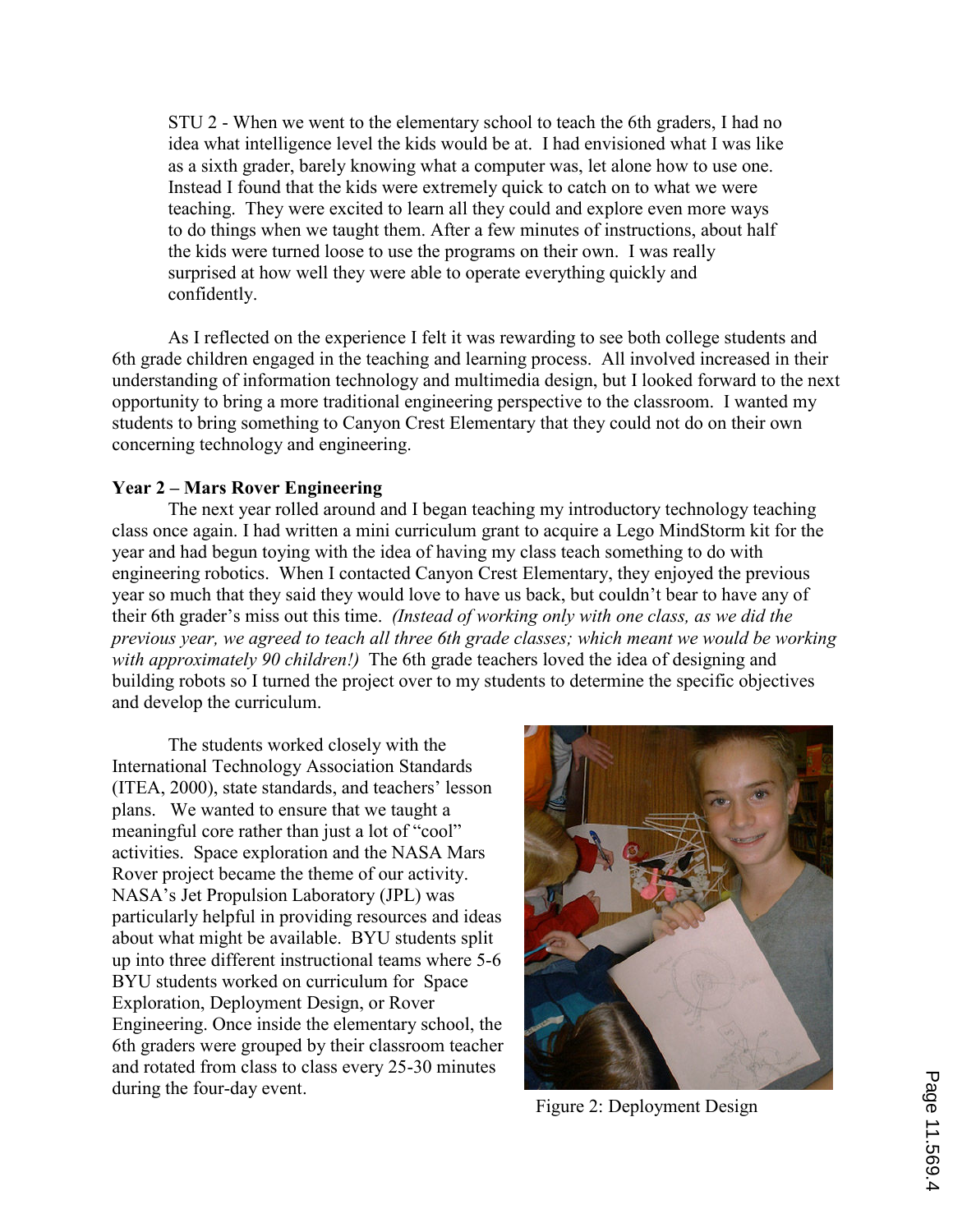Space Exploration – During the four days of instruction, students were exposed to the solar system, planets, time, and space travel. Instructional material included movies, worksheets, and games. One activity was to make a poem with the beginning letters of each planet (M,V, E, M, J, S, U, N, and P). Another took the children outside where each of them became a planet that orbits our sun. They separated themselves proportionately across the school yard. (I thought Pluto would never stop running  $\circledcirc$ ). Finally, the BYU students researched the planets and created a game show that had the whole corner of the school rocking with excitement.

Deployment Design – In this rotation, students designed a prototype device that would protect their "Mars Rover" as it would land on the surface of Mars like the NASA engineers were doing. We began by watching a 3D animation movie from JPL that depicted how this would take place. Afterwards, students teamed up in twos and sketched possible solutions to the design problem (See Figure 2). Presenting their ideas to one another helped them identify and chose the best solution. Having decided on a solution, the children showed it to a BYU student who issued them a bag of common resources to use for building their device. Building the prototype was a highlight of the activity. Once they had their prototype built, they had to test it. In order to pass the test, their deployment device had to protect an egg as it fell from a height of 20 feet onto the surface of the lunchroom floor. The  $6<sup>th</sup>$  graders had a blast with this activity.

Rover Engineering – This third section of instruction allowed students to design and program an actual prototype of the "Mars Rover" out of LEGO Robolab kits. I ended up having to purchase 5 more in addition to the one I received from my grant, so we had a total of six kits for the  $6<sup>th</sup>$  graders to use. BYU students taught the kids how to prototype, program, troubleshoot, input data from light and touch sensors, and how to use and control motors. Laptops were brought for convenience from BYU. The children worked in design teams, and a challenge was presented at the end of the 4 days to see which teams could build the best robot to navigate a course with natural obstacles.



Figure 3: Rover Engineering

 The experience this year was a very successful once again for both BYU students and the  $6<sup>th</sup>$  grade children. The 6th graders were so excited to be learning technology in a hands on approach they sent some Christmas cards to our class. One 6th grader wrote, " I enjoyed everything, but I especially liked making the rover, because you could make it turn right or left, and a lot of other cool things." Another child thanked us for putting aside our time to teach them and claimed, "We had so much fun!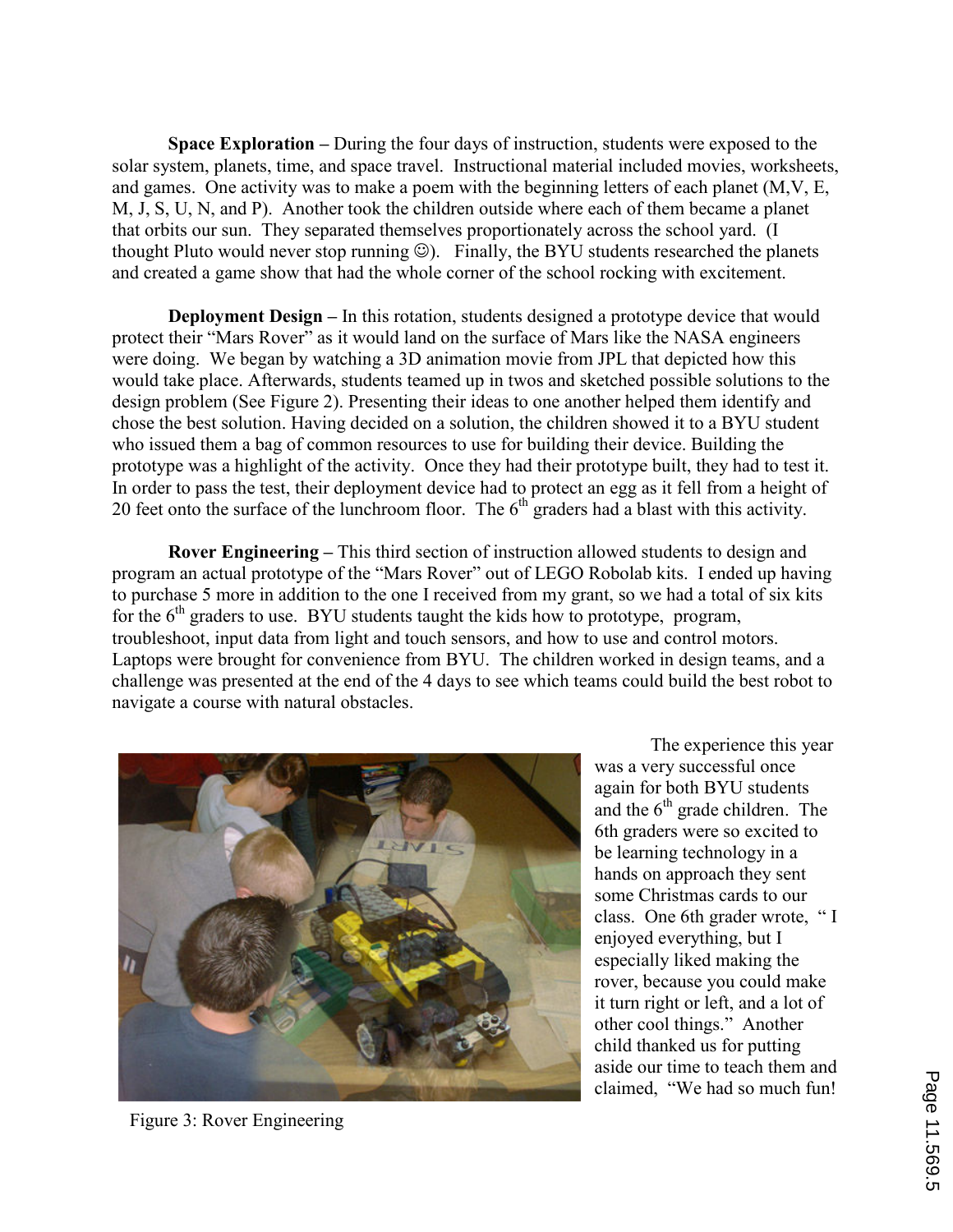I liked all the activities we did, learning about space, egg drop, and the space rovers!" Not only did the 6th graders think it was a success, but I did too. I felt we were especially successful because BYU students were able to bring in engineering concepts and expose the 6th grade teachers and children to things they would not have had a chance to otherwise. For further information you can visit a website created for this experience at www.et.byu.edu/tte/tte101.

## Year 3 – Innovations of China

 Similar contacts were made and planning occurred for the third year of our outreach efforts. This year seemed it might be challenging because we would only have two days in the elementary classroom (due to scheduling conflicts) and two new teachers greeted us in the 6th grade classrooms. Time did turn out to be an issue, but the two new, energetic young teachers stepped right in where the others had left off and were great to work with. The theme we chose this year was based on the Social Studies curriculum. We called it Chinese Innovations. BYU students once again brainstormed and researched curriculum ties with the Utah state core and Standards for Technological Literacy (ITEA, 2000). After presentations and a couple hours of deliberation, it was determined that we would split again into three groups and teach about the technology of paper, rocket engineering, and news broadcasting. We would frame it all in the historical context of China's contributions to these areas.

News Broadcasting – In this section the children were to research a technology in the history of the Chinese culture and create a short 1-2 minute infomercial on it. Kids began by dividing up into teams, researching the topic, creating a script, using the camera equipment to capture the story, transferring it to the computer, editing the footage, and premiering it to their peers in class. In each of the three classes were six to eight teams of three to four children working on each video. Of all the BYU groups, this unit struggled to accomplish all that was required. The BYU students had expected the 6th graders to already have a script made when they came to class, but this didn't happen. Most overcame this challenge however, and all but one team produced a nice finished video.

Paper Technology – Children gained knowledge about how paper was made in China, and how calligraphy, stamping, and poetry have served as communications technologies that have impacted their society. As mentioned earlier, the Standards and Benchmarks for Technological Literacy were used as a guide for developing all lesson plans. For example, in this section the ITEA Standard of "Students will develop an understanding of the characteristics and scope of technology" was the focus for the lesson plan. Benchmarks this activity met included "Things that are found in nature differ from things that are human-made in how they are produced and used," "Tools, materials and skills are used to make things and carry out tasks," and "creative thinking and economic and cultural influences shape technological development" (ITEA, 2000). For the lesson, students briefly studied some characters of the Chinese language and practiced drawing them. Next they got into groups and manufactured their own paper, practiced calligraphy, and wrote a poem on the parchment paper they made. They finished by stamping it with a "royal" seal.

Rocketry and Life in Zero  $G$ 's – During this rotation, students had the opportunity to learn about the differences between jet and rocket engines and how the characteristics of space make engineering transportation technologies particularly tricky. The principle of "Action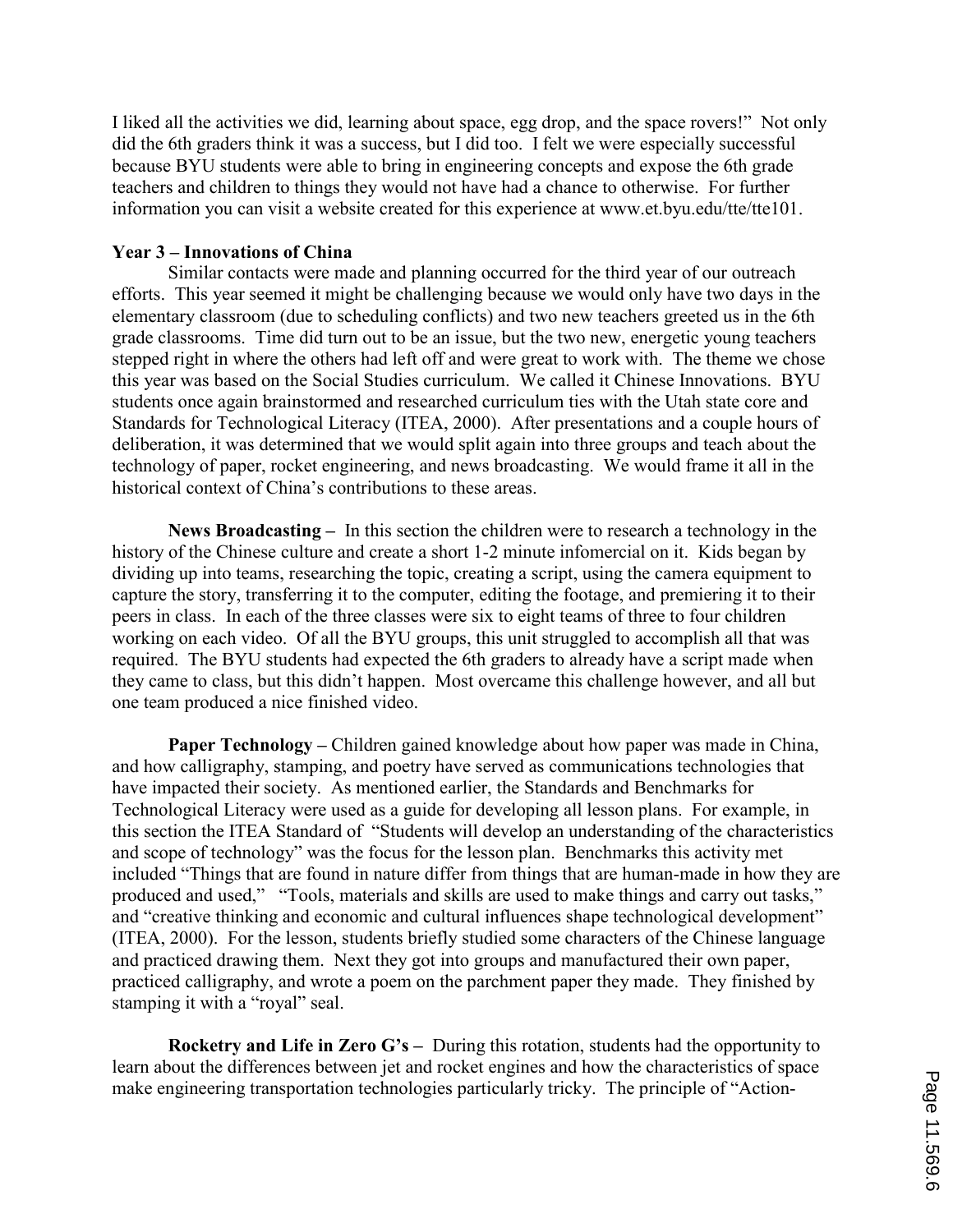Reaction" was demonstrated by a creative activity where students tried to unscrew an air hatch and move an anchored object in a simulated weightless space station environment. The big hit however, was designing, building, and launching paper rockets into different orbits of the planets located throughout the gymnasium (See Figure 4). Trajectories and pressure had to be checked and those that landed on the planets received a "sweet" reward of their choice.

 When we finished our teaching, several of the students asked me if we could go to the 7th grade next year and teach them again. The 6th grade teachers said "no-way" they wanted to confirm that we were coming back. The BYU students had a wonderful learning experience teaching technology and we received letters of appreciation from one elementary class exclaiming their enjoyment. A few of the elementary Kids comments included:



Figure 4: Rocketry

Child 1 - Thank you so much for coming to our school. I haven't had that much fun in ages!

Child 2 - I really like space and want to become an astrophysicist but if that fails, I would like to become a quantum mechanic. I wish I had the cords for my camera or the program on the computer to make a movie like that. I thought that way of making paper was so smart and conservative…

Child 3 - Thank you so much for coming to our school and making our afternoon so much fun! I enjoyed every moment of it! Making rockets was very fun. It was very fun and educational at the same time. I absolutely loved it...

#### Findings

Though the benefits of our efforts have not been formally measured, there are some initial results that can be shared from our experience. I have framed the discussion here around the question of readiness. "Are elementary age kids ready, and is there a benefit to bringing engineering and technology curriculum into the classroom?" First, looking at technological literacy, it appears that students are capable of thinking about and are interested in developing these skills. Considering the benchmarks in the standards for technological literacy (2000, ITEA, p.14), it seems that students in grades 6 have a well developed understanding of the concepts expected of those up through and including for the most part their grade level. For instance, standard one states "Students will develop and understanding of the characteristics and scope of technology." The benchmarks for this standard are:

Grades K-2:

- a) The natural world and human-made world are different.
- b) All people use tools and techniques to help them do things.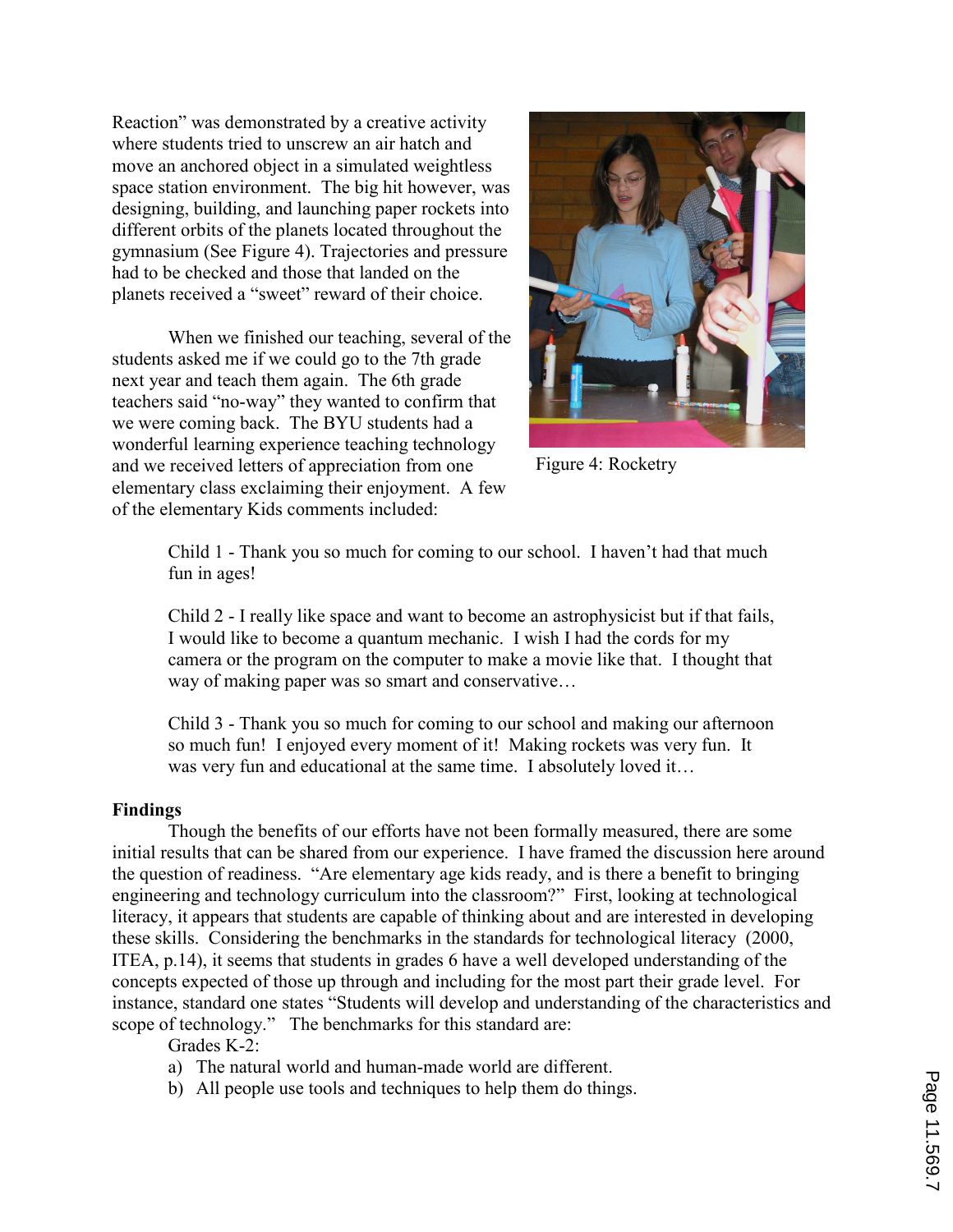Grades 3-5:

- c) Things that are found in nature differ from things that are human-made in how they are produced and used.
- d) Tools, materials, and skills are used to make things and carry out tasks.
- e) Creative thinking and economic and cultural influences shape technological development.

Grades 6-8:

- f) New products and systems can be developed to solve problems or to help do things that could not be done without the help of technology.
- g) The development of technology is a human activity and is the result of individual or collective needs and the ability to be creative.
- h) Technology is closely linked to creativity, which has resulted in innovation.
- i) Corporations can often create demand for a product by bringing it onto the market and advertising it.

Children in the sixth grade show varying levels of competence in these areas, but as evidenced through the children's dialogue, answers they have given, and observations we have made it seems that they are able to engage in all these areas and are interested in being taught more about them.

Besides general technological literacy principles and understandings, another important perspective to consider is the children's apparent ability to understand key engineering concepts. The concepts associated with the engineering problem-solving cycle which include: (Frey, 1997, p11)

- Look at the problem carefully
- Redefine it to eliminate bias
- **IDENTIFY CONSTRAINTS AND SET SPECIFICATIONS FOR SOLUTIONS**
- -Brainstorm alternative solutions
- **-** Analyze the alternatives
- -Select the best potential solution and test it
- - Look at the original problem statement and decide whether or not you have solved the problem

Though these concepts can be handled by this age group, they are little less familiar to most of the children. They have had very little experience thinking in an engineering design way, but can handle it. Finally, concepts like optimization, robust design, safety, material properties, and precision are engineering ideas that appear to be foreign to most kids. It takes more effort to teach the students why these are important to them and their everyday life. This is like trying to get the students to look through an engineer's glasses. This can be difficult for some students because Its they don't have exposure to this kind of thinking in their every day life.

Not only do students at this age group have the aptitude to study technology and engineering, but there is a huge interest. As I write this paper I am in the middle of our fourth year of partnering with elementary schools. I have chosen to work with 2nd graders this year to determine the readiness of the younger children to understand technology and engineering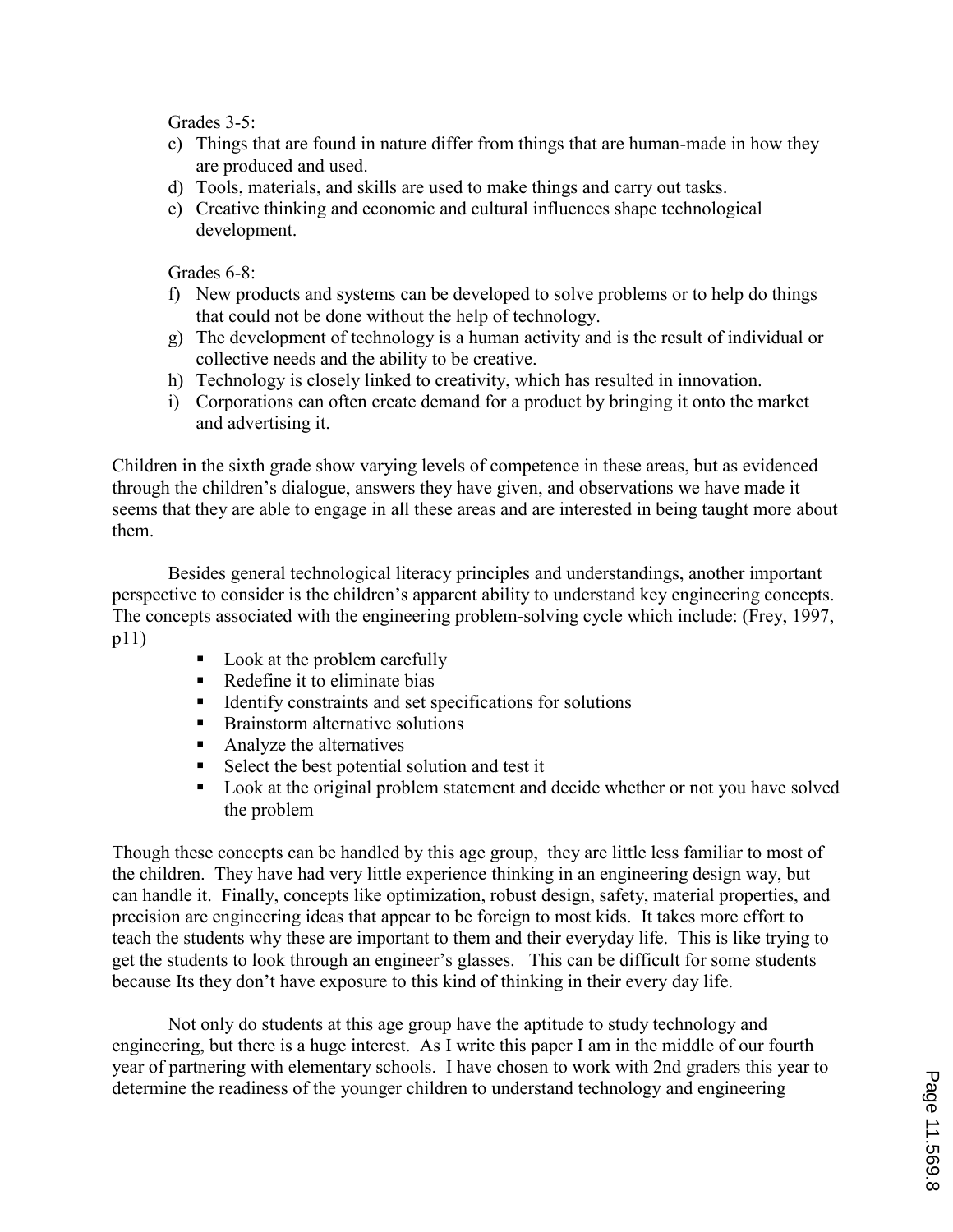concepts. So far, we have found that these younger kids, just like the older ones have a hard time sitting in their chair because they are so excited to learn about the concepts we are introducing, but the older kids are much more ready to comprehend difficult concepts. With this in mind, I believe it is very valuable to bring these topics into the classrooms. The outcomes will include increasing interested in technology and engineering careers; a society better prepared to make well-informed decisions on matters that affect or are affected by technology; a democratic society with individuals who could help make technological choices, and a more abundant supply of technologically savvy workers for jobs in today's workplaces. (NAE & NRC, 2002)

#### Recommendations

 If you are interested in conducting an experience like this with your students, there are several things that you might want to consider. First, start early. Approach different school administrators well in advance (1yr) and inquire if they would be open to some collaboration. Second, become familiar with the state requirements for the age group you are thinking of working with. Third, be sensitive to the teachers' teachinng methods. After you get the approval from the principal, follow up with the teachers and ask to have a meeting with them to see who might be best to work with. Observe their classrooms and their pedagogical approaches. Fourth, if you will be taking class time, try to do this early in the year. End of the year testing is a real issue and teachers and administrators are more sensitive to loosing time the later it gets in the year. Fifth, consider collaborating with your technology education teacher preparation program, or if your University doesn't have one, than the science education pre-service teachers. Sixth, pilot test your delivery. See if the content makes sense and is age appropriate before you take it in front of the entire class. Finally, have fun. Engineering and technology is about hands-on and minds-on experiences. Make it fun for the kids and they wont be able to get enough of it.

#### **Conclusion**

 Teaching technological literacy to our children is a national imperative, and one that needs to begin in the elementary schools. "Throughout the elementary years, technology education should be designed to help pupils learn and achieve the educational goals of the total elementary curriculum. " (ITEA, 1996) Unfortunately there are only a few states that have mandated technology curriculum at all, let alone mandated it at this early age. It is our hope that if more engineering educators become involved in partnering with the public education system, and showing teachers the possibilities and value of an integrated technology and engineering curriculum, that we can have a significant influence for change. We need to help create a vision of what could and should be taught to help our nation prepare future generations to be technologically literate.

#### References

- Dugger, W. E & Rose, R. C. (2002) ITEA Gallup Poll Reveals What Americans Think about Technology. Reston, VA: International Technology Education Association
- Frye, E. (1997). Engineering Problem Solving for Mathematics, Science, and Technology Education. Dartmouth College, Hanover, NH.